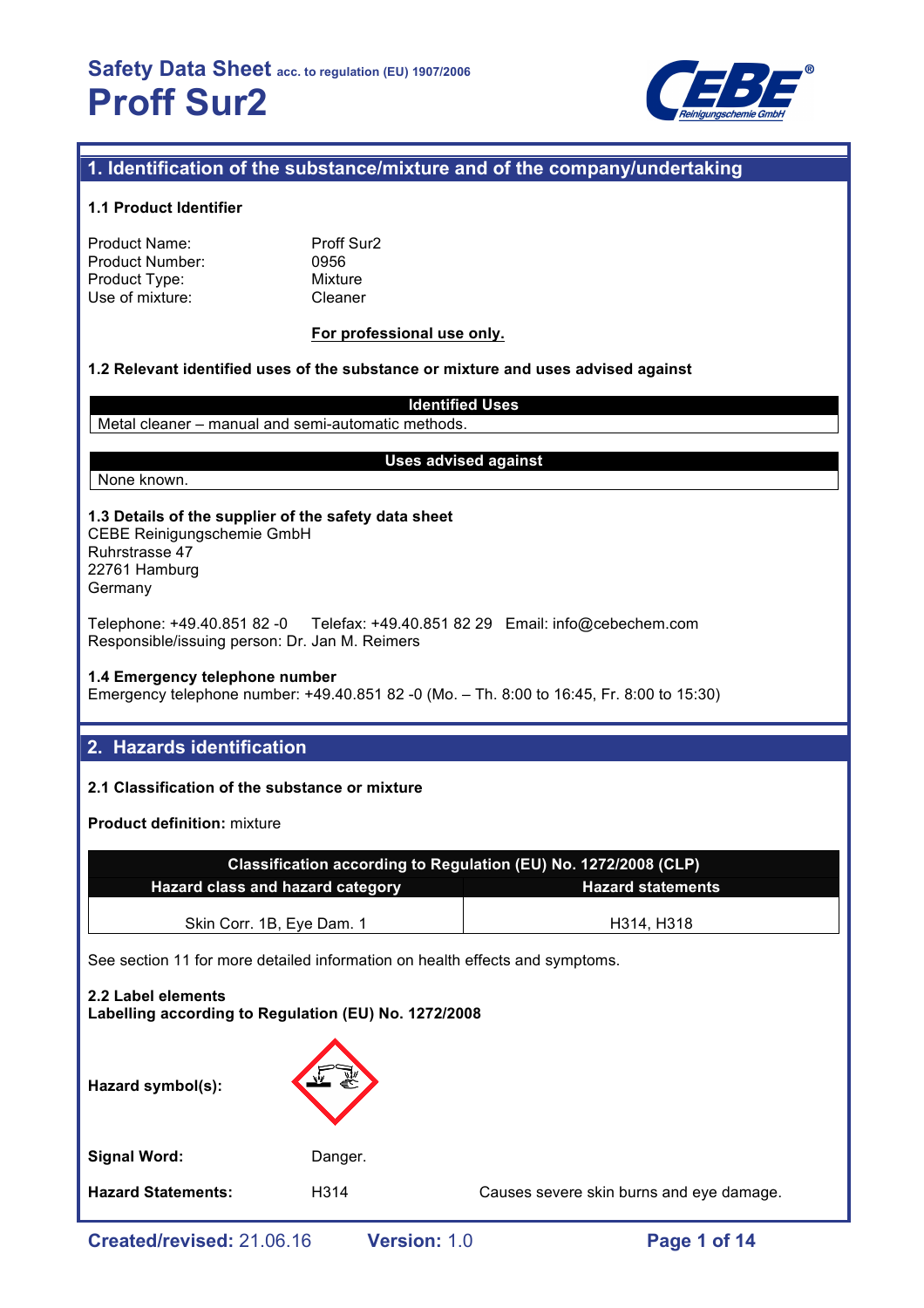

## **Precautionary Statements:**

| <b>Prevention:</b>                   | P260<br>P <sub>264</sub><br>P <sub>280</sub> | Do not breathe vapours/spray.<br>Wash hands thoroughly after handling.<br>Wear protective gloves/protective clothing/eye<br>protection/face protection. |
|--------------------------------------|----------------------------------------------|---------------------------------------------------------------------------------------------------------------------------------------------------------|
| <b>Reaction:</b>                     | P303+P361+P353                               | IF ON SKIN (or hair): Remove/Take off immediately<br>all contaminated clothing. Rinse skin with<br>water/shower.                                        |
|                                      | P305+P351+P338                               | IF IN EYES: Rinse cautiously with water for several<br>minutes. Remove contact lenses, if present and<br>easy to do. Continue rinsing.                  |
|                                      | P301+P330+P331                               | IF SWALLOWED: rinse mouth. Do NOT induce<br>Vomiting.                                                                                                   |
|                                      | P310                                         | Immediately call a POISON CENTER or<br>doctor/physician.                                                                                                |
|                                      | P304+P340                                    | IF INHALED: Remove victim to fresh air and keep at<br>rest in a position comfortable for breathing.                                                     |
| Storage:                             | P405                                         | Store locked up.                                                                                                                                        |
| Disposal:                            | None.                                        |                                                                                                                                                         |
| Additional labelling elements: None. |                                              |                                                                                                                                                         |
| 2.3 Other hazards                    |                                              |                                                                                                                                                         |

**Other hazards that do not lead to a classification:** Not applicable.

## **3. Composition/information on ingredients**

## **3.2 Mixtures**

| <b>Hazardous</b><br><b>Components</b>              | <b>Identifiers</b>            | $Wt.-%$  | <b>Classifcation</b><br>(EU) 1272/2008                             |
|----------------------------------------------------|-------------------------------|----------|--------------------------------------------------------------------|
| Isotridecanol,<br>ethoxylated (6-9 EO)             | CAS: 9043-30-5                | $1 - 5%$ | Acute Tox, 4<br>H <sub>302</sub><br>Eye Dam. 1, H318               |
| Propan-2-ol                                        | EG: 200-661-7<br>CAS: 67-63-0 | $1 - 5%$ | Flam. Liq. 2, H225<br>Eye Irrit. 2, H319<br>STOT SE 3, H336        |
| Isotridecanol,<br>ethoxylated $\le$ 5EO            | CAS: 69011-36-5               | $1 - 5%$ | Eye Dam. 1, H318                                                   |
| Isotridecyl alcohol,<br>ethoxylated,<br>phosphated | CAS: 73038-25-2               | 2.5%     | Eye Dam. 1, H318<br>Skin Irrit. 2, H315<br>Aquatic Chronic 2, H411 |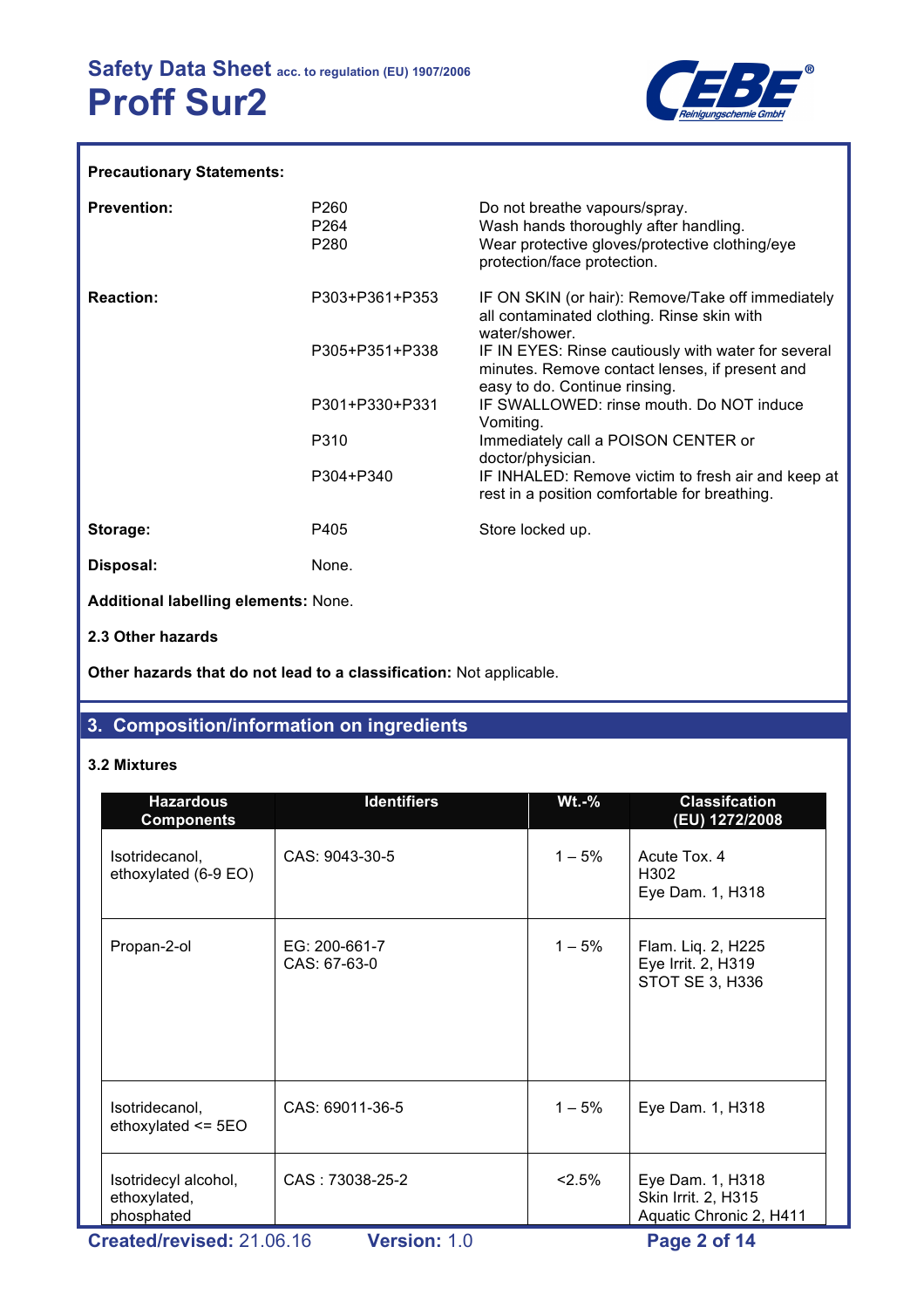

| Phosphoric acid | EG: 231-633-2<br>CAS: 7664-38-2 | 30.75% | Skin Corr. 1B, H314<br>Met. Corr. 1. H290 |
|-----------------|---------------------------------|--------|-------------------------------------------|

See section 16 for the full wording of the above mentioned H-statements.

At the time of creation of this data sheet no further ingredients were classified as hazardous to health or environment or were contained in concentrations that did not mandate their mention in this section.

## **4. First aid measures**

## **4.1 Description of first aid measures**

**Eye contact:** Immediately flush eyes with plenty of water, occasionally lifting the upper and lower eyelids. Check for and remove any contact lenses. Continue to rinse for at least 10 minutes. Get medical attention if adverse health effects persist or are severe.

**Inhalation:** Get medical attention immediately. Remove victim to fresh air and keep at rest in a position comfortable for breathing. If it is suspected that fumes are still present, the rescuer must wear an appropriate mask or self-contained breathing apparatus. In the absence of or irregular breathing, or respiratory arrest occurs artificial respiration by trained personnel or provide oxygen. For the first person providing aid it can be dangerous to give mouth-to-mouth resuscitation. If unconscious place in recovery position and seek immediate medical attention. Maintain an open airway. Loosen tight clothing (eg. a collar, tie, belt, or waistband) loosen. In case of inhalation of combustion products, symptoms may be delayed.

**Skin contact:** Get medical attention immediately. Flush contaminated skin with plenty of water. Remove contaminated clothing and shoes. Wash contaminated clothing thoroughly with water before you take them off or wear gloves. Continue to rinse for at least 10 minutes. Chemical burns must be treated promptly by a physician. Wash clothing before reuse. Clean shoes thoroughly before reuse.

**Ingestion:** Get medical attention immediately. Wash out mouth with water. Remove denture prosthesis if any. Remove victim to fresh air and keep at rest in a position comfortable for breathing. Do not induce vomiting unless directed to do so by medical personnel. Should vomiting occur, keep head low so that vomit does not enter the lungs. Chemical burns must be treated promptly by a physician. Never give anything to an unconscious person by mouth. If unconscious, place in recovery position and seek immediate medical attention. Maintain an open airway. Loosen tight clothing (eg. a collar, tie, belt or waistband).

**Protection of first-aiders:** No action shall be taken involving any personal risk or without suitable training. If it is suspected that fumes are still present, the rescuer must wear an appropriate mask or self-contained breathing apparatus. For the first person providing aid it can be dangerous to give mouth-to-mouth resuscitation. Wash contaminated clothing thoroughly with water before you take them off or wear gloves.

## **4.2 Most important symptoms and effects, both acute and delayed**

## **Potential acute health effects**

**Eye contact:** Corrosive to eyes.

**Inhalation:** May give off gas, vapor or dust that is very irritating or corrosive to the respiratory tract. Exposure to decomposition products may cause a health hazard. After exposure serious effects may be delayed. **Skin contact:** Corrosive to the skin.

**Ingestion:** May cause burns to mouth, throat and stomach.

## **Signs / symptoms of overexposure**

**Eye contact:** Adverse symptoms may include pain, tearing, redness.

**Inhalation:** No specific data.

**Skin contact:** Adverse symptoms may include the following: pain or irritation, redness. Blistering may occur. **Ingestion:** Adverse symptoms may include: stomach pain.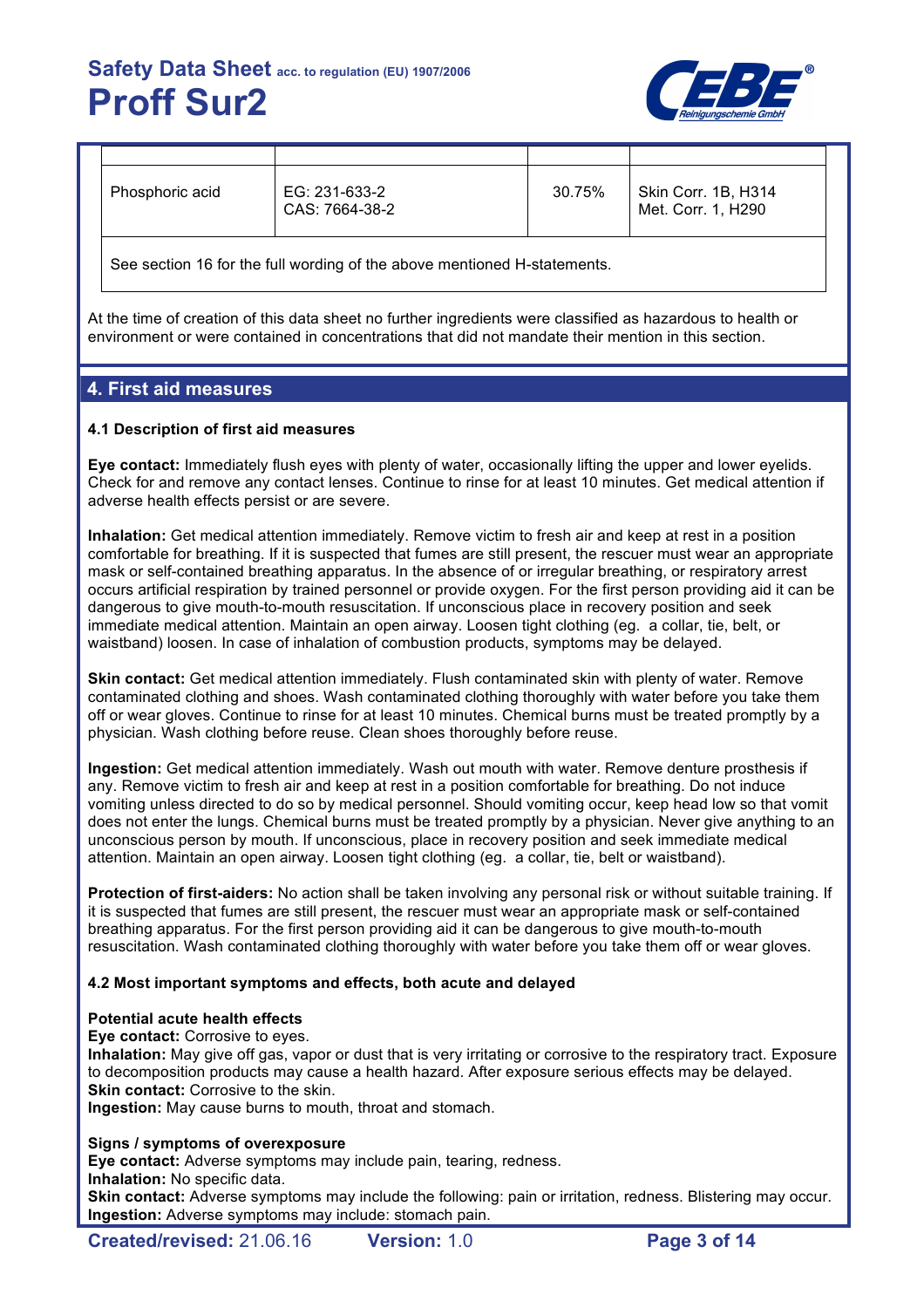

## **4.3 Indication of any immediate medical attention and special treatment needed**

**Indications for the physician:** Treat symptomatically. If larger amounts have been swallowed or inhaled consult specialist for poisoning.

**Special treatement:** No special treatment.

## **5. Fire fighting measures**

## **5.1 Extinguishing media**

**Suitable extinguishing media:** Use an extinguishing agent suitable for the surrounding fire.

**Unsuitable extinguishing media:** None known.

## **5.2 Special hazards arising from the substance or mixture**

**Hazards from the substance or mixture**: In a fire or if heated, a pressure increase will occur and the container may burst.

**Hazardous combustion products:** Decomposition products may include the following materials: carbon dioxide, carbon monoxide, phosphorous oxides.

## **5.3 Advice for firefighters**

**Special precautions for fire- fighters:** In case of fire the scene cordon immediately removing all persons from the danger area. No action shall be taken involving any personal risk or without suitable training. Move containers from fire area if safe to do so. Spray fire-exposed containers with water to cool.

**Special protective equipment for firefighters:** Fire fighters should wear proper protective equipment.

## **6. Accidental release measures**

## **6.1 Personal precautions, protective equipment and emergency procedures**

**For persons that are not emergency technicians:** No action shall be taken involving any personal risk or without suitable training. Evacuate surrounding areas. Keep unnecessary and unprotected personnel from entering. Do not touch or walk through spilled material. Avoid breathing vapor or mist. Ensure adequate ventilation. In case of insufficient ventilation wear suitable respiratory equipment. Put on appropriate personal protective equipment.

**For first aid personel in case of emergency:** If protective equipment/clothing is needed in case of accidental release, Section 8 should be consulted for appropriate and inappropriate materials. See section 8 for further information on hygiene measures.

## **6.2 Environmental precautions**

Avoid the proliferation and dispersal of spilled material and contact with soil, waterways, drains and sewers. Inform the relevant authorities if the product was caused by environmental pollution (sewers, waterways, soil or air).

## **6.3 Methods and materials for containment and cleaning up**

**Small spill:** Dilute with plenty of water. Absorb with an inert material and place in an appropriate waste disposal.

**Large spill:** avoid entry into sewers, water courses, basements, or confined areas.Collect spilt material using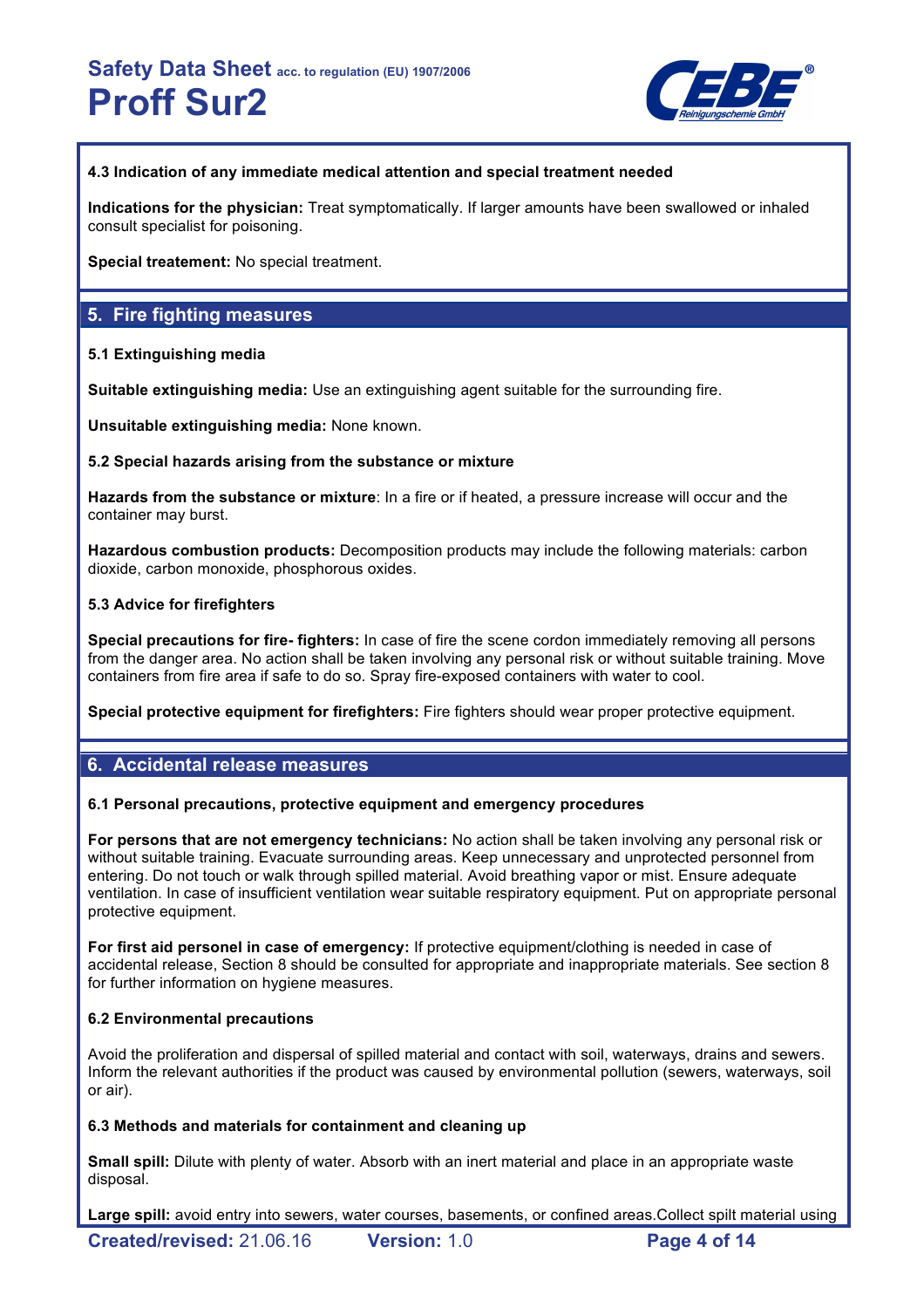

non-flammable absorption agent (eg. sand, earth, vermiculite or diatomaceous earth) and hand it in for disposal according to local regulations in an appropriate container (see section 13).

## **6.4 Reference to other sections**

See Section 1 for emergency contact information. See Section 8 for information on appropriate personal protective equipment. See Section 13 for additional waste treatment information.

## **7. Handling and storage**

The information in this section contains generic advice and guidance. The list of Identified Uses in Section 1 should be consulted for any exposure scenario or when exposure scenarios on the available applicationspecific information.

## **7.1 Precautions for safe handling**

**Protective measures:** Put on appropriate personal protective equipment (see Section 8). Do not get in eyes or on skin or on clothing. Do not breathe vapor or mist. Do not ingest. If the material is a risk for the respiratory system in normal use, use only with adequate ventilation or wear appropriate respirator. Keep in the original container or an approved alternative container, which was made from a compatible material. Keep the container tightly closed when not in use. Keep away from alkalis. Empty containers retain product residue and can be dangerous. Do not reuse container.

**Advice on general occupational hygiene:** Eating, drinking and smoking should be prohibited in areas where this material is handled, stored and processed. After use or contact with the substance immediately wash hands and face especially before eating, drinking and smoking. Remove contaminated clothing and protective equipment before entering eating areas. See Section 8 for additional information on hygiene measures.

## **7.2 Conditions for safe storage, including any incompatibilities**

Store between the following temperatures: 0 to 40°C (32 to 104°F). Store in accordance with local regulations. Keep only in original container. Protect from direct sunlight. Store in a dry, cool and wellventilated area, away from incompatible materials (see section 10) and do not store with food and drink. Hold container tightly closed and sealed until ready to use. Containers that have been opened must be carefully resealed and kept upright to prevent leakage. Do not store in unlabelled containers. Use appropriate container to avoid environmental contamination.

## **7.3 Specific end use(s)**

**Recommendations:** No information available.

## **8. Exposure controls/personal protection**

The information in this section contains generic advice and guidance. The list of Identified Uses in Section 1 should be consulted for any exposure scenario or when exposure scenarios on the available applicationspecific information.

## **8.1 Control parameters**

## **Occupational exposure limit values**

| Name of substance         |                                                    | <b>Exposure limit value</b> |  |  |
|---------------------------|----------------------------------------------------|-----------------------------|--|--|
| Propan-2-ol               | WEL<br>200ml/m <sup>3</sup> , 500mg/m <sup>3</sup> |                             |  |  |
| Created/revised: 21.06.16 | <b>Version: 1.0</b>                                | Page 5 of 14                |  |  |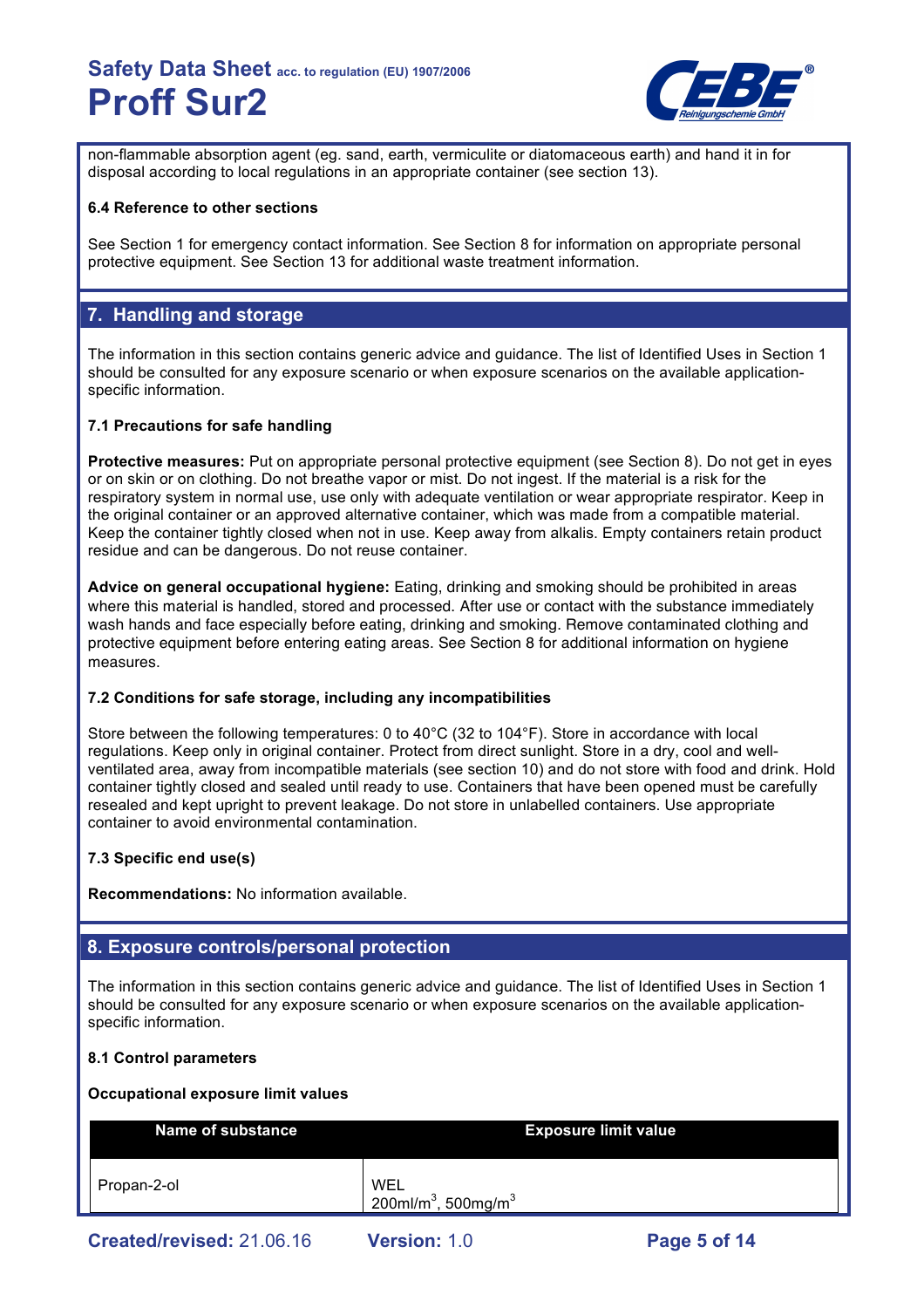

|                 | Short term value: Limit: Kat II(2)                                                                       |
|-----------------|----------------------------------------------------------------------------------------------------------|
| Phosphoric acid | WEL<br>2mg/m <sup>3</sup><br>EU ELV (STEL)<br>2 mg/m <sup>3</sup><br>EU ELV (TWA)<br>1 mg/m <sup>3</sup> |

## **Recommended monitoring procedures**

If this product contains ingredients with exposure limits, monitoring procedures are personal, (related to workplace) or biological monitoring may be required to determine the effectiveness of the ventilation or other control measures and / or the necessity to use respiratory protective equipment. Reference should be made to European Standard EN 689 for methods for the assessment of exposure by inhalation to chemical agents and national guidance documents for methods for the determination of hazardous substances.

## **Derived effect levels**

Derived No Effect Level - DNEL values:

Propan-2-ol:

Workers: Chronic effects - skin contact (1 d): 888 mg / kg Workers: Chronic effects - Inhalation 500 mg /  $m<sup>3</sup>$ Consumers: Chronic effects - skin contact (1 d): 319 mg / kg Consumers: Chronic effects - inhalation: 89 mg /  $m<sup>3</sup>$ Consumers: Chronic effects - ingestion (1 d): 26 mg / kg

## **Predicted effect concentrations**

Predicted No Effect Concentration - PNEC:

Propan-2-ol Fresh water: 140.9 mg / l Sea water: 140.9 mg / l Fresh water sediment: 552 mg / kg Sea sediment: 552 mg / kg Ground: 28 mg / kg

## **8.2 Limitation and monitoring of exposure**

**Appropriate technical controls:** No special ventilation requirements. Good general ventilation should be sufficient to control worker exposure to airborne contaminants. If this product contains ingredients with exposure limits, use process enclosures, local exhaust ventilation or other engineering controls to keep worker exposure below any recommended or statutory limits.

## **Personal protective measures**

**Hygiene measures:** Wash hands, forearms, and face thoroughly after handling chemical products and at the end of the working day as well as before eating, smoking, and using the toilet. Use appropriate techniques to remove potentially contaminated clothing. Wash contaminated clothing before reusing. Ensure that eyewash stations and safety showers are close to the work area.

**Eye protection / face protection (EN 166):** Goggles, chemical goggles or full-face shield.

Hand protection (EN 374): Protective gloves made of nitrile, for example, Camatril<sup>®</sup> 730 from KCL GmbH (see section 16). Penetration time> 8 hours.

**Skin protection (EN 14605):** Before handling this product the personal protective equipment should be selected on the basis of the task and the associated risks to be carried out and approved by a specialist.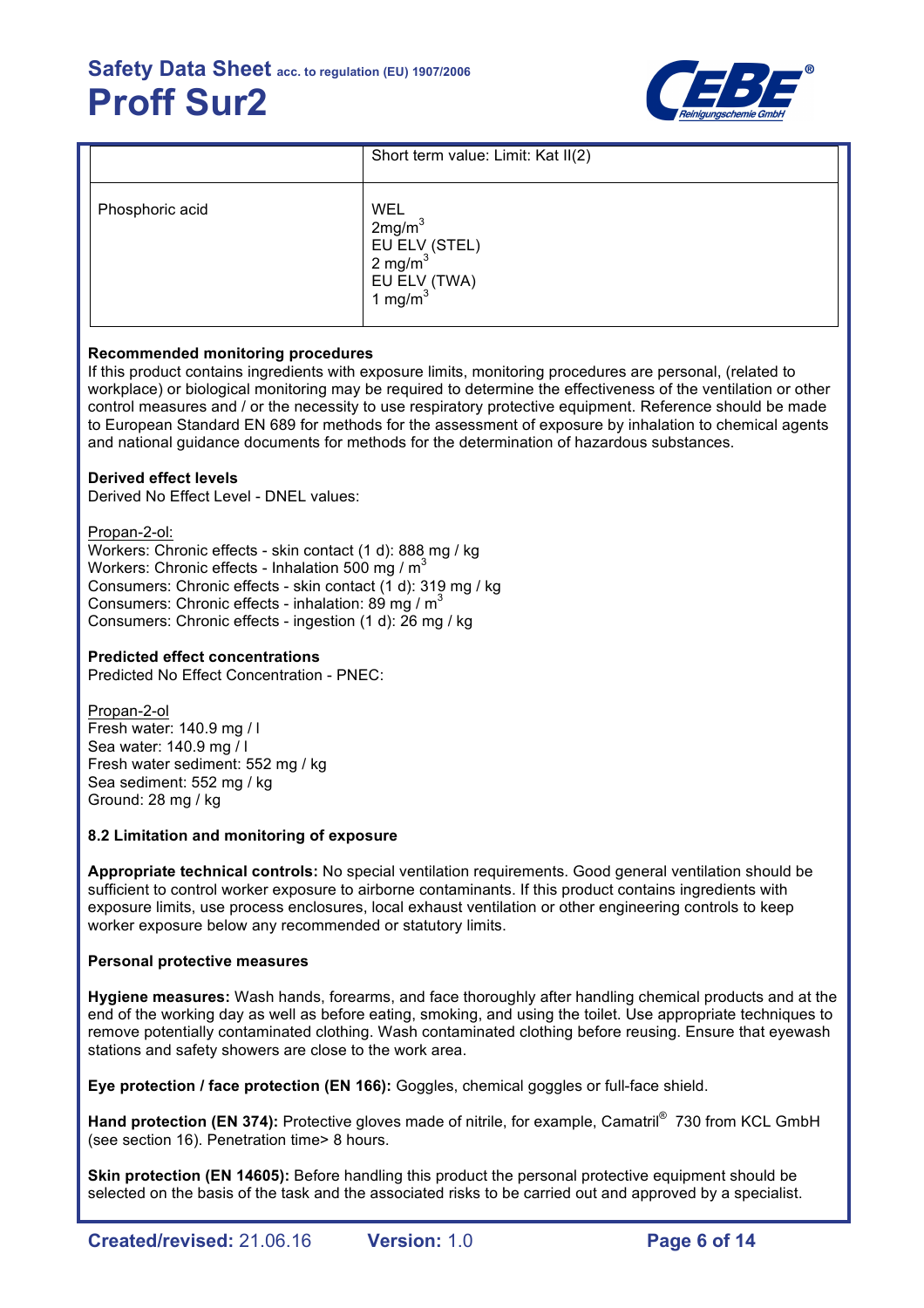

**Other skin protection:** Appropriate footwear and any additional skin protection measures based on the task being performed and the risks involved and should be approved by a specialist.

**Respiratory protection (EN 143, 14387):** Under normal and intended conditions of product use no respirator is required. If workers are exposed to concentrations above the exposure limit, they must use appropriate, certified respirators, eg. Gas filter, filter type E, possibly in combination with a particulate filter class P2.

**Thermal hazards:** Not applicable.

**Delimitation and monitoring of the environmental exposition:** Emissions from ventilation or work process equipment should be checked to ensure they comply with the requirements of environmental protection legislation. In some cases, fume scrubbers, filters or engineering modifications to the process equipment will be necessary to reduce emissions to acceptable levels.

## **9. Physical and chemical properties**

## **9.1 Information on basic physical and chemical properties**

- **a) Appearance: Form:** liquid **Color:** colorless
- **b) Odor:** characteristic smell
- **c) Odor threshold:** not determined for this mixture not relevant in application
- **d) pH:**  $1.0 \pm 0.5$  at  $20^{\circ}$ C
- **e) Freezing/melting point:** <0°C
- **f) Boiling point/boiling range:** >60°C
- **g) Flash point:** not determined for this mixture product not flammable
- **h) Evaporation rate:** not determined for this mixture
- **i) Flammability (solid, gas):** Not applicable product is a liquid
- **j) Upper/lower explosion limit:** Not applicable product is not explosive
- **k) Vapor pressure:** not determined for this mixture
- **l) Relative vapor density:** not determined for this mixture
- **m) Density:** 1.160 1.180 g/cm<sup>3</sup>
- **n) Solubility** easily soluble in the following substances: water
- **o) partition coefficient:** n-octanol/water: not determined for this mixture
- **p) Ignition temperature:** Not applicable product is not flammable
- **q) Thermal decomposition:** not determined for this mixture
- **r) Viscositiy, dynamic:** >20 mm<sup>2</sup>/s (40°C)
- **s) Explosive properties:** Not applicable product is not explosive
- **t) Oxidizing properties:** not determined for this mixture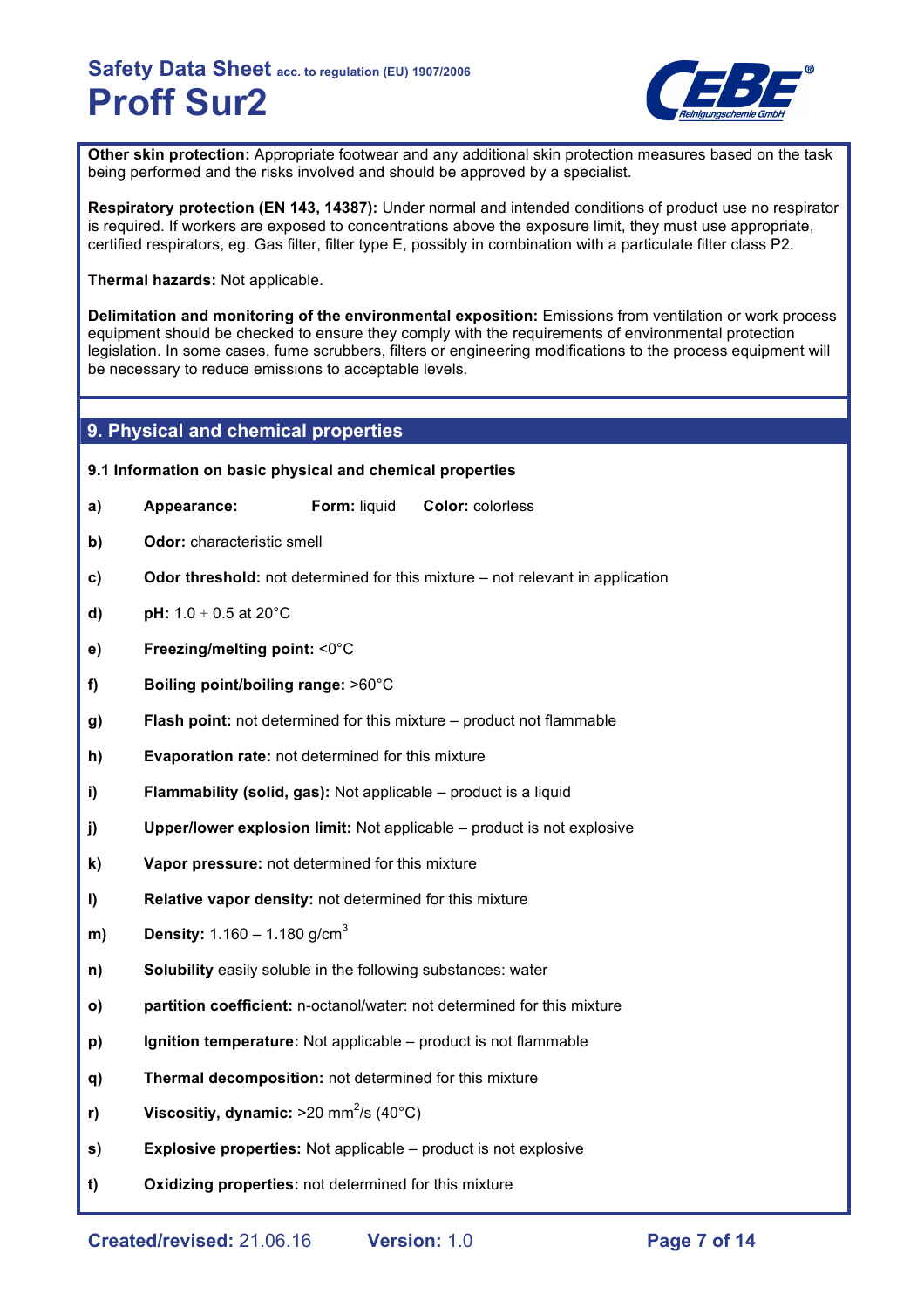

## **9.2 Other information**

No further information available.

## **10. Stability and reactivity**

## **10.1 Reactivity**

With alkalis vigorous reaction takes place. Metals should be avoided (risk of corrosion).

#### **10.2 Chemical stability**

The product is stable.

## **10.3 Possibility of hazardous reactions**

Dangerous reactions will not occur under normal storage conditions and under normal use.

## **10.4 Conditions to avoid**

No specific data.

## **10.5 Incompatible materials**

Extremely reactive or incompatible with the following materials: alkalis. Reactive or incompatible with the following materials: oxidizing materials.

#### **10.6 Hazardous decomposition products**

Under normal conditions of storage and use, hazardous decomposition products should not be produced. Evolution of hydrogen on contact with base metals (eg, zinc, iron, aluminum).

## **11. Toxicological information**

## **11.1 Information on toxicological effects**

#### **a) acute toxicity:**

| Name of<br><b>Substance</b>                        | <b>Result</b>                                              | <b>Species</b>       | <b>Dose</b>                              | <b>Exposition</b> |
|----------------------------------------------------|------------------------------------------------------------|----------------------|------------------------------------------|-------------------|
| Isotridecanol,<br>ethoxylated (6-9 EO)             | $LD_{50}$ Oral                                             | Rat                  | <2,000 mg/kg                             |                   |
| Propan-2-ol                                        | $LD_{50}$ Oral<br>$LC_{50}$ Dermal<br>$LD_{50}$ Inhalative | Rat<br>Rat<br>Rabbit | 5,280 mg/kg<br>47.5 mg/l<br>12,800 mg/kg | 8 hours           |
| Isotridecanol,<br>ethoxylated $\le$ 5EO            | $LD_{50}$ Oral<br>$LD_{50}$ Dermal                         | Rat<br>Rat           | >2,000 mg/kg<br>>2,000 mg/kg             |                   |
| Phosphoric acid                                    | $LD_{50}$ Dermal                                           | Rabbit               | 2,740 mg/kg                              |                   |
| Isotridecyl alcohol,<br>ethoxylated,<br>phosphated | $LD_{50}$ Oral                                             | Rat                  | >2,000 mg/kg                             |                   |

**Conclusion/Summary:** Not determined for this mixture.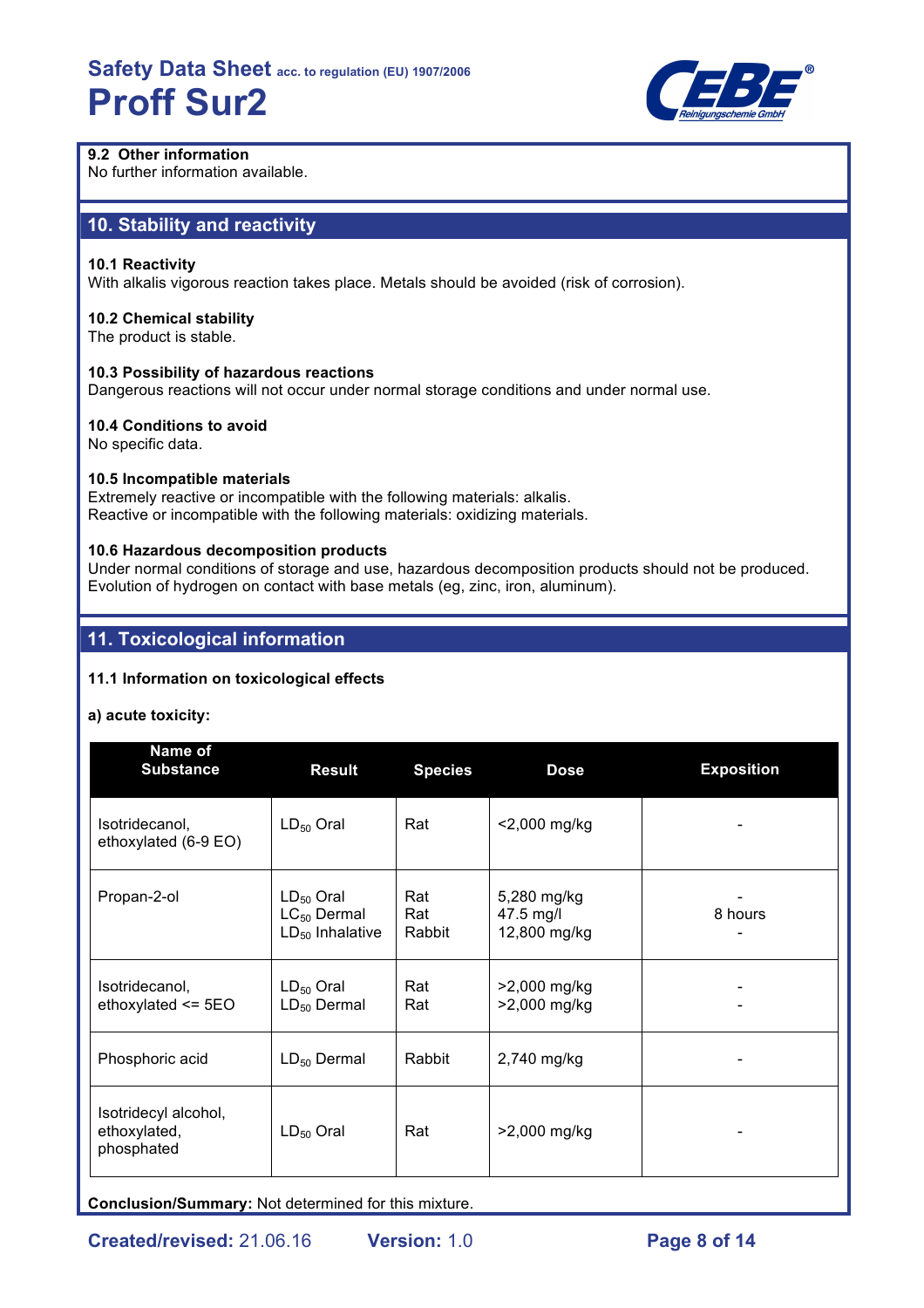

| b) Irritation to skin; c) Irritation to eyes; d) Sensitisation |                                                                               |                  |               |                   |                    |
|----------------------------------------------------------------|-------------------------------------------------------------------------------|------------------|---------------|-------------------|--------------------|
| Name of<br><b>Substance</b>                                    | <b>Result</b>                                                                 | <b>Species</b>   | <b>Points</b> | <b>Exposition</b> | <b>Observation</b> |
| Isotridecanol,<br>ethoxylated (6-9 EO)                         | Skin - irritating to<br>the skin and<br>mucous                                |                  |               |                   |                    |
|                                                                | membranes<br>Eye - strong irritant<br>with the danger of<br>severe eye injury |                  |               |                   |                    |
|                                                                | Sensitization - no<br>sensitization                                           |                  |               |                   |                    |
| Propan-2-ol                                                    | Skin: No irritation                                                           | Rabbit<br>Rabbit |               |                   |                    |
|                                                                | Eyes: irritating<br>Sensitization: not<br>sensitizing                         | Guninea Pig      |               |                   |                    |
|                                                                |                                                                               |                  |               |                   |                    |
| Isotridecanol,<br>ethoxylated $\le$ 5EO                        | Skin: Not an irritant<br>Eyes: Causes<br>severe eye                           | Rabbit<br>Rabbit |               |                   |                    |
|                                                                | damage<br>Sensitization: not<br>sensitizing                                   | Guninea Pig      |               |                   |                    |
| Phosphoric acid                                                | Skin: Caustic effect<br>Eyes: corrosive                                       | Rabbit<br>Rabbit |               |                   |                    |
|                                                                | effect<br>Sensitization: No<br>sensitizing effect                             |                  |               |                   |                    |
| Isotridecyl alcohol,<br>ethoxylated,                           | Skin: Skin and<br>mucosal irritant.                                           |                  |               |                   |                    |
| phosphated                                                     | Eye: Causes<br>burns. Risk of<br>serious damage to                            |                  |               |                   |                    |
|                                                                | eyes.<br>Inhalation: May<br>irritate the                                      |                  |               |                   |                    |
|                                                                | respiratory system.<br>Sensitization: non-<br>sensitizing.                    |                  |               |                   |                    |

**Conclusion / Summary:** Causes burns.

**e) Germ cell mutagenicity:**

**Conclusion / Summary:** No known significant effects or critical hazards.

**f) carcinogenicity: Conclusion / Summary:** No known significant effects or critical hazards.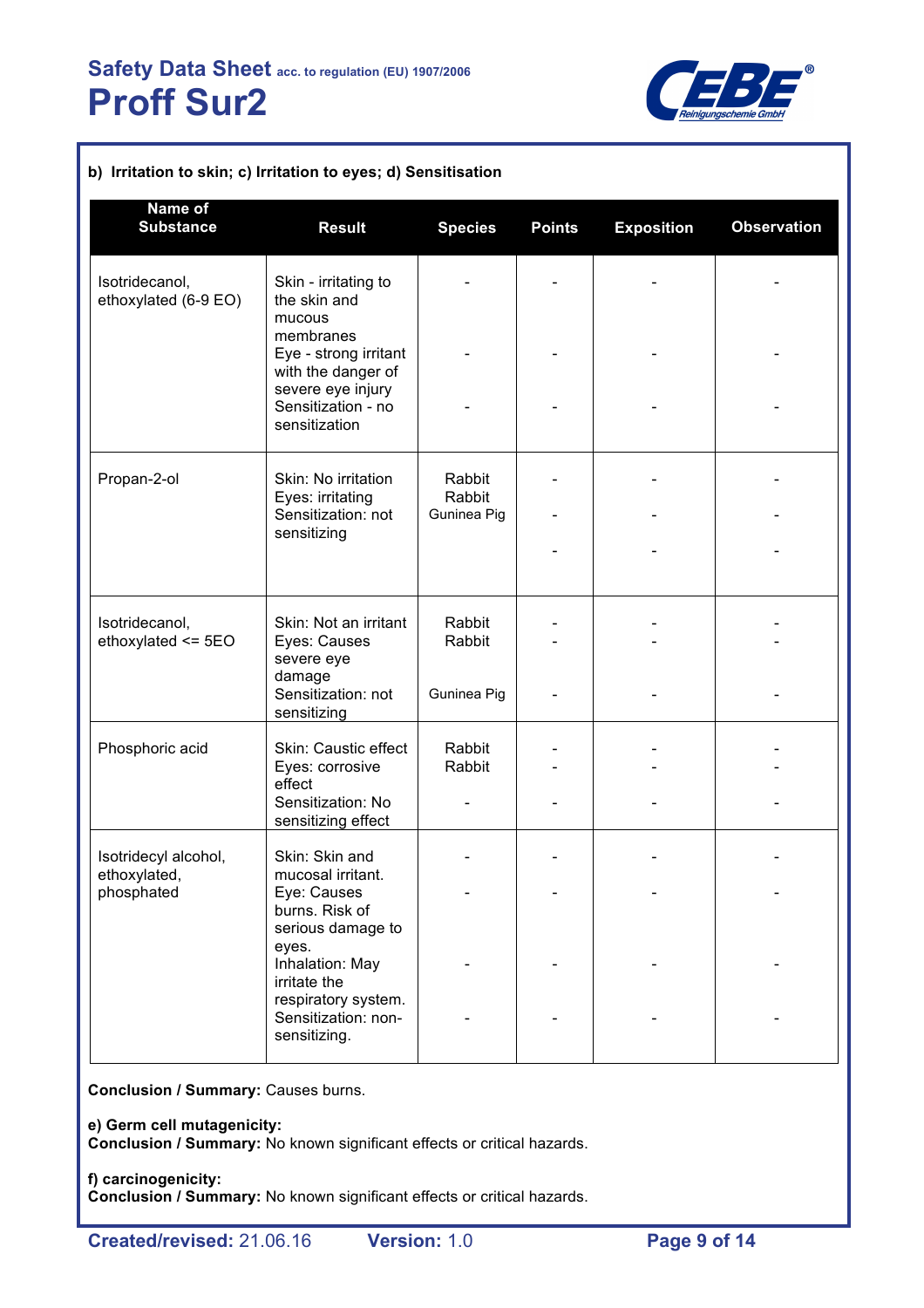

## **g) reproductive toxicity:**

**Conclusion / Summary:** No known significant effects or critical hazards.

**h) specific target organ toxicity single exposure Conclusion / Summary:** No known significant effects or critical hazards.

**i) specific target organ toxicity after repeated exposure Conclusion / Summary:** No known significant effects or critical hazards.

#### **j) Aspiration hazard**

**Conclusion / Summary:** No known significant effects or critical hazards.

#### **Teratogenicity**

**Conclusion / Summary:** No known significant effects or critical hazards. **Information on the likely routes of exposure:** No known significant effects or critical hazards.

#### **Potential acute health effects**

**Inhalation:** May give off gas, vapor or dust that is very irritating or corrosive to the respiratory tract. Exposure to decomposition products may cause a health hazard. After exposure serious effects may be delayed. **Ingestion:** May cause burns to mouth, throat and stomach. **Skin contact:** Corrosive to the skin. **Eye contact:** Corrosive to eyes.

#### **Symptoms related to the physical, chemical and toxicological characteristics**

**Inhalation:** No specific data.

**Ingestion:** Adverse symptoms may include: stomach pain **Skin contact:** Adverse symptoms may include the following: pain or irritation redness blistering may occur. **Eye contact:** Adverse symptoms may include the following: pain watering redness

#### **Delayed and immediate effects and also chronic effects from short and long term exposure**

**Short term exposure**

**Potential immediate effects:** Not determined for the mixture. **Potential delayed effects:** Not determined for the mixture.

**Long-term exposure**

**Potential immediate effects:** Not determined for the mixture. **Potential delayed effects:** Not determined for the mixture.

#### **Potential chronic health effects**

**Conclusion / Summary:** Not determined for the mixture.

**General:** No known significant effects or critical hazards. **Carcinogenicity:** No known significant effects or critical hazards. **Mutagenicity:** No known significant effects or critical hazards. **Teratogenicity:** No known significant effects or critical hazards. **Developmental effects:** No known significant effects or critical hazards. **Fertility effects:** No known significant effects or critical hazards.

**Other information:** Not determined for the preparation.

## **12. Ecological information**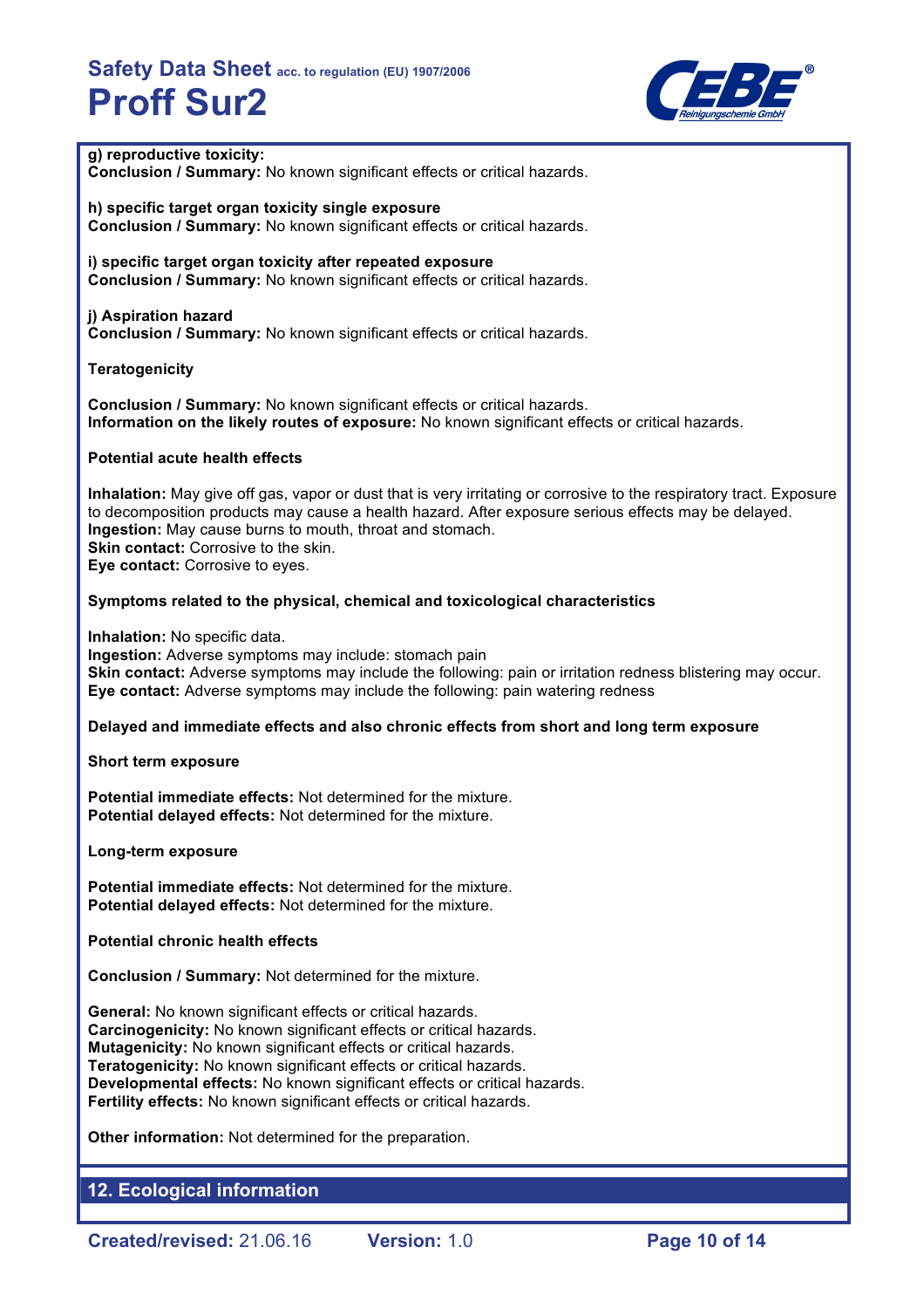

## **12.1 Toxicity**

| Name of<br>substance                            | <b>Result</b>                                                                                                           | <b>Species</b>                                                  | <b>Exposition</b>                            |
|-------------------------------------------------|-------------------------------------------------------------------------------------------------------------------------|-----------------------------------------------------------------|----------------------------------------------|
| Isotridecanol, ethoxylated<br>$(6-9)$ EO)       | $EC_{50} > 10$ mg/l<br>$LC_{50}$ > 10 mg/l                                                                              | Daphnia<br>Fish                                                 | 48 hours<br>96 hours                         |
| Propan-2-ol                                     | $LC_{50}$ 9.640 mg/l<br>$EC_{50}$ 13.299 mg/l<br>$EC_{50}$ >1.000 mg/l<br>$EC_{10}$ 5.175 mg/l<br>$EC_{50}$ >1.000 mg/l | Fish<br>Daphnia<br>Algae<br><b>Bacteria</b><br>Ground organisms | 96 hours<br>48 hours<br>72 hours<br>18 hours |
| Isotridecanol, ethoxylated<br>$\leq$ 5EO        | $LC_{50}$ >1-10 mg/l<br>$EC_{50}$ >1-10 mg/l<br>$EC_{50}$ >1-10 mg/l                                                    | <b>Fish</b><br>Daphnia<br>Algae                                 | 96 hours<br>48 hours<br>72 hours             |
| Phosphoric acid                                 | $LC_{50}$ 138 mg/l<br>$EC_{50}$ 270 mg/l                                                                                | Fish<br><b>Bacteria</b>                                         | 96 hours                                     |
| Isotridecyl alcohol,<br>ethoxylated, phosphated | $LC_{50}$ 1-10 mg/l                                                                                                     | Fish                                                            | 96 hours                                     |

**Conclusion/Summary:** Not determined for this mixture.

## **12.2 Persistence and degradability**

**Conclusion/Summary:** The surface active ingredients contained in this product are biologically degradable according to regulation 648/2004 EC.

#### **12.3 Bioaccumulative potential**

**Conclusion/Summary:** Not determined for this mixture.

#### **12.4 Mobility in soil**

**Partition coefficient ground/water (K<sub>OC</sub>):** Not determined for this mixture. **Mobility:** Not determined for this mixture.

**12.5 Results of PBT and vPvB assessment PBT:** not applicable **vPvB:** not applicable

## **12.6 Other adverse effects**

No special effects or hazards known.

## **13. Disposal considerations**

The information in this section contains generic advice and guidance. The list of Identified Uses in Section 1 should be consulted for any exposure scenario or when exposure scenarios on the available applicationspecific information.

**Created/revised:** 21.06.16 **Version:** 1.0 **Page 11 of 14**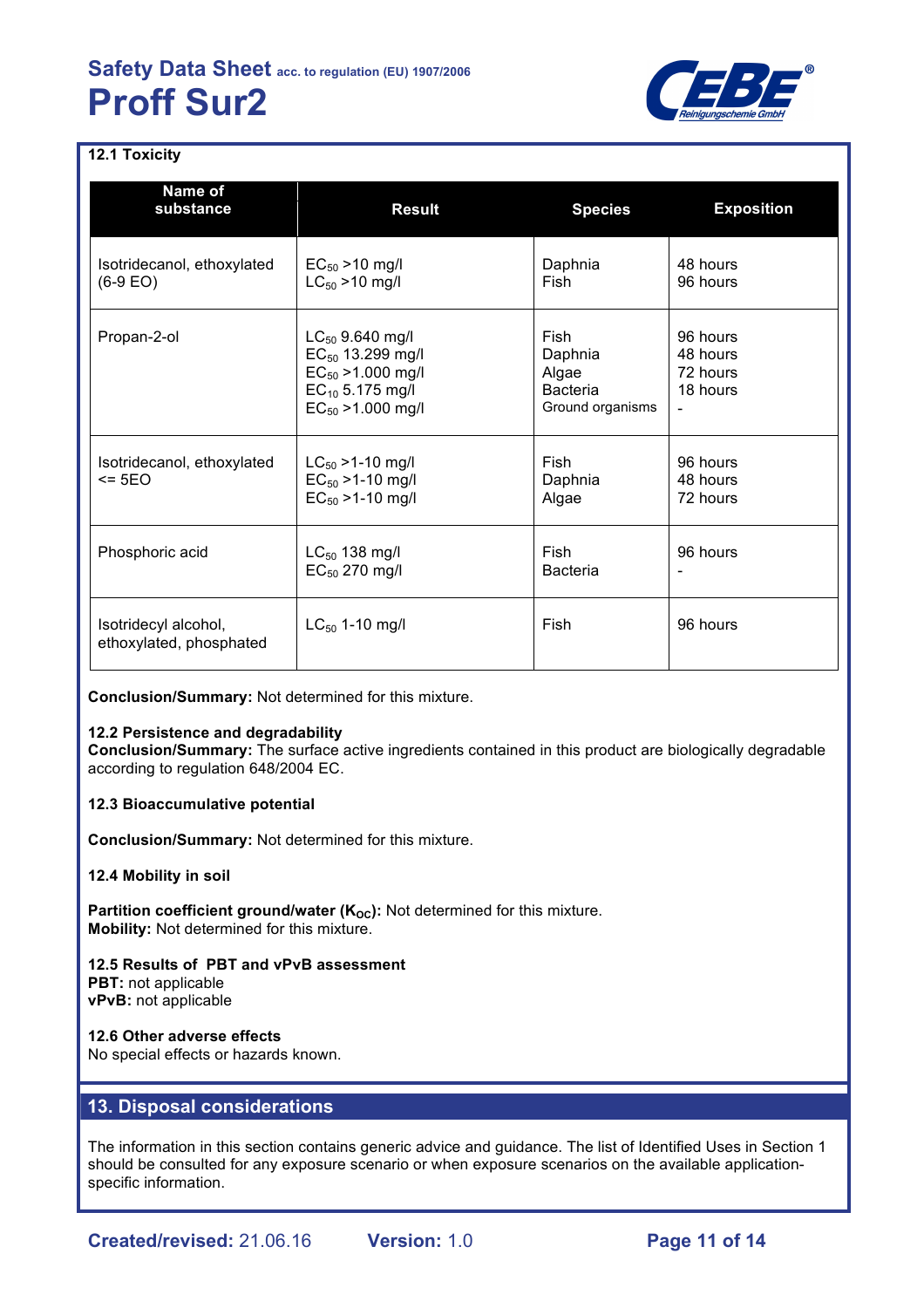

Waste disposal according to EC Directives on waste and hazardous waste. Waste codes should be assigned by the user, preferably in collaboration with the waste disposal authorities.

#### **13.1 Waste treatment methods**

## **Product**

**Methods of disposal:** The generation of waste should be avoided or minimized wherever possible. Empty containers or liners may retain some product residues. Material and its container must be disposed of in a safe way. Significant quantities of waste product residue should not be disposed of via the foul sewer but processed in a suitable effluent treatment plant. Dispose of surplus and non-recyclable products via a licensed waste disposal contractor. Disposal of this product, solutions and any by-products should at all times comply with the environmental protection requirements and waste disposal legislation and the requirements of local authorities. Avoid the proliferation and dispersal of spilled material and contact with soil, waterways, drains and sewers.

**Hazardous waste:** According to the information available to the supplier at the time of creation/editing of this safety data sheet this product is regulated as hazardous waste in the sense of EU regulation 2008/98/EC.

## **Packaging**

**Methods of disposal:** The generation of waste should be avoided or minimized wherever possible. Waste packaging should be recycled.

**Special precautions:** This material and its container must be disposed of in a safe way. Empty containers or liners may retain some product residues. Avoid the proliferation and dispersal of spilled material and contact with soil, waterways, drains and sewers.

## **14. Transport information**

|                                          | <b>ADR/RID</b>                                               | <b>ADR/ADNR</b>                                              | <b>IMDG</b>                                                  | <b>IATA</b>                                                  |
|------------------------------------------|--------------------------------------------------------------|--------------------------------------------------------------|--------------------------------------------------------------|--------------------------------------------------------------|
| 14.1 UN Number                           | 3264                                                         | 3264                                                         | 3264                                                         | 3264                                                         |
| 14.2 UN proper                           | <b>CORROSIVE</b>                                             | <b>CORROSIVE</b>                                             | <b>CORROSIVE</b>                                             | <b>CORROSIVE</b>                                             |
| shipping name                            | LIQUID, ACIDIC,<br>INORGANIC,<br>N.O.S.<br>(Phosphoric acid) | LIQUID, ACIDIC,<br>INORGANIC,<br>N.O.S.<br>(Phosphoric acid) | LIQUID, ACIDIC,<br>INORGANIC,<br>N.O.S.<br>(Phosphoric acid) | LIQUID, ACIDIC,<br>INORGANIC,<br>N.O.S.<br>(Phosphoric acid) |
|                                          |                                                              | 8 (C1)                                                       | 8                                                            | 8                                                            |
| 14.3 Transport<br>hazard class(es)       | $8($ C1)                                                     |                                                              |                                                              |                                                              |
| 14.4 Packing<br>group                    | Ш                                                            | Ш                                                            | Ш                                                            | Ш                                                            |
| 14.5                                     | No.                                                          | No.                                                          | No.                                                          | No.                                                          |
| Environmental                            |                                                              |                                                              |                                                              |                                                              |
| hazards                                  |                                                              |                                                              |                                                              |                                                              |
| 14.6 Special<br>precautions for<br>iuser | None.                                                        | None.                                                        | None.                                                        | None.                                                        |

**14.7 Transport in bulk according to Annex II of MARPOL 73/78 and the IBC Code** Not applicable.

**Multiplier according to ADR / RID 1.1.6.3:** 1

**Tunnel restriction code:** E

## **15. Regulatory information**

**Created/revised:** 21.06.16 **Version:** 1.0 **Page 12 of 14**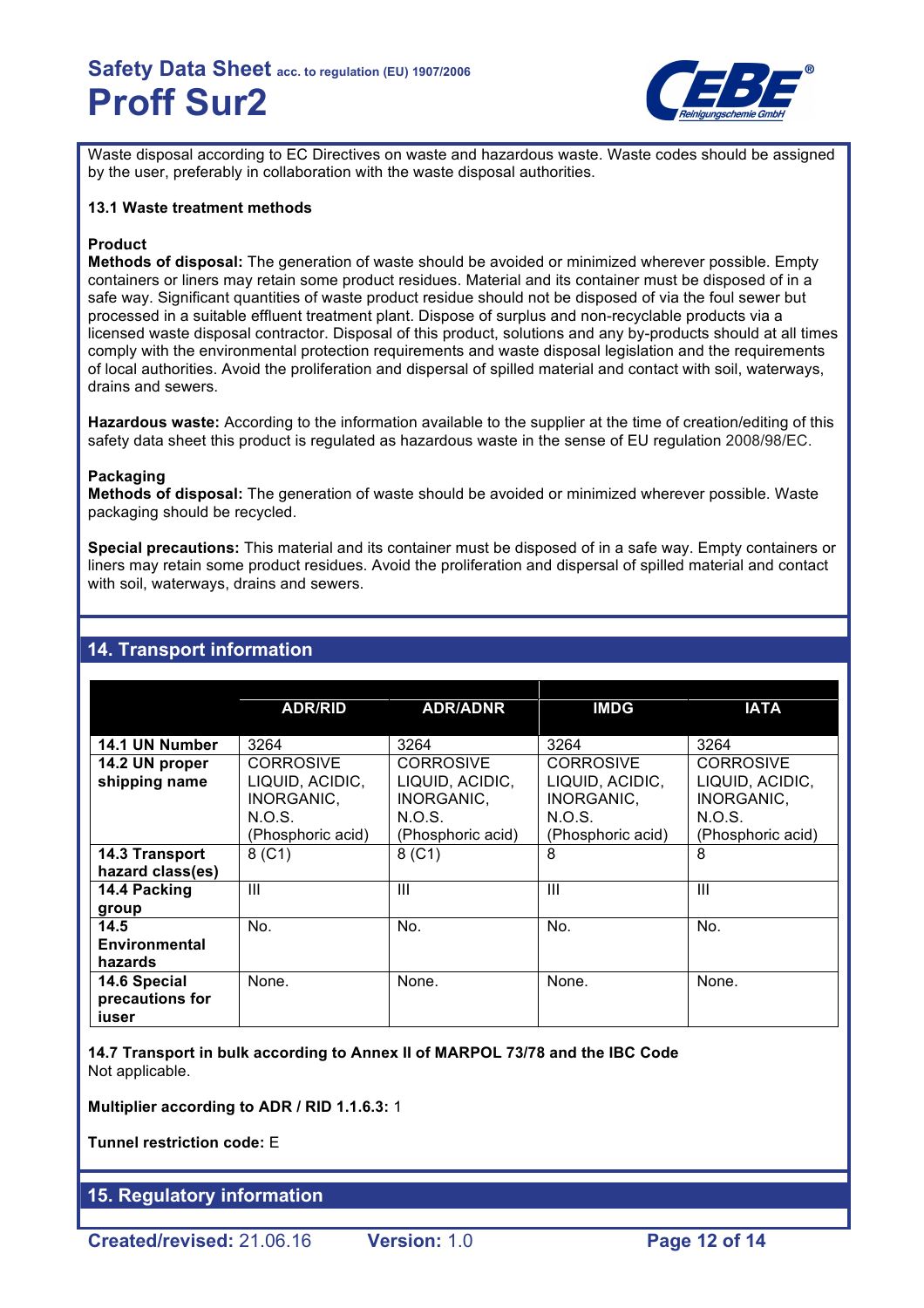

**15.1 Safety, health, and environmental regulations/legislation specific for the substance/mixture**

**EC-Regulation Nr. 1907/2006 (REACh)**

**Appendix XIV - Index of substances that require permission Substances causing special concern:** None of the ingredients is listed.

**Appendix XVII – Restriction of the production, the distribution, and the use of specific hazardous substances, mixtures, ans products:** Not applicable.

#### **Other EU-Regulations**

**Contents according to 648/2004 EC:**

5 – 15% nonionic surfactants, <5% anionic surfactants.

#### **15.2 Chemical safety assessment**

This product contains substances that still require substance assessments.

## **16. Other information**

 $\triangleright$  Marks the information that was changed since the last version.

#### **Abbreviations and acronyms:**

ADN/ADNR = European agreement for the international transport of hazardous materials on inland waterways

ADR = European agreement for the international transport of hazardous materials on roads

ATE = Estimation acute toxicity

BCF = Bio concentration factor

CLP = Regulation concerning the classification, labeling, and packaging Verordnung über die Einstufung, Kennzeichnung und Verpackung [Regulation (EC) No. 1272/2008]

CAS = Chemical Abstracts Services Number

DNEL = Derived Non-Effect Level

DPD = Mixture regulation [1999/45/EG]

EC = Europaean Commission

EG = EG-Nummer

EUH-Satz = CLP-specific hazard phrase

IATA = International Aviation Transport Association

IBC = Intermediate Bulk Container

IMDG = International Maritime Dangerous Goods Code

LogPow = Logarithm base-10 of the n-octanol:water pertition coefficient

MARPOL 73/78 = International agreement from 1973 for the prevention of marine pollution caused by ships in the version of the protocol from 1978. ("Marpol" = marine pollution)

MAK = maximum workplace concentration

PBT = Persistent, bioacuumulating, and toxic

PNEC = Predicted No-Effect Concentration

REACH = Regultion concerning the Registration, Evauation, Approval and Restriction of Chemical

Substances [Regulation (EC) No. 1907/2006]

RID = Regulation for the transport of hazardous goods by railway

REACH  $#$  = REACH Registration number

vPvB = very persistent and very bioaccumulating

## **Full text of abbreviated H statements:**

H225 Highly flammable liquid and vapor. H290 May be corrosive to metals. H302 Harmful if swallowed. H314 Causes severe skin burns and eye damage. H315 Causes skin irritation.